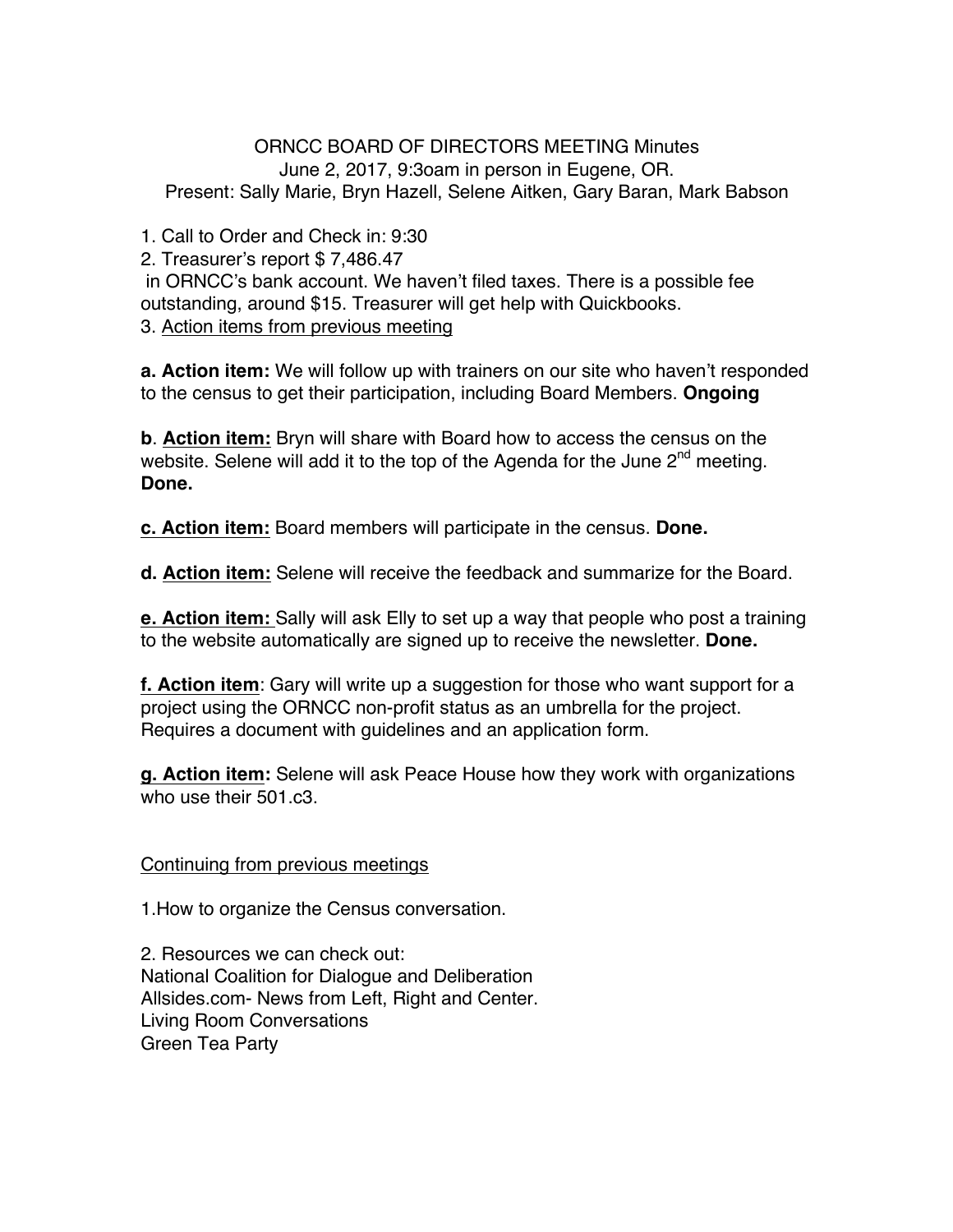3. Census update – carried over from April meeting.

ORNCC Census Project – 2017

Send out specific ORNCC mailing asking folks to participate in the census and spread the word to their practice groups, etc. asking others to participate. Would like to have everyone participate. Want to get the full impact of NVC in ORNCC-LAND.

Bryn and Sally have volunteered to do this.

Here are my ideas/thoughts so far:

Organize CENSUS by

- Individuals,
- practice group leaders
- organizations
- trainers
- counselors

Use the census to create a web of connection in ORNCC-land. Contact everyone who replies to the census to:

- 1. Create a person-to-person connection to create and enhance our relationships in the community. "Hi, this is Bryn with the ORNCC board. Thank you for responding to our census. We're so happy to have the connection with you."
- 2. Ask how we could support them, i.e.:
- invite them to participate in training and community events
- training in their community
- phone support practice group issues, challenges, successes
- network them with other nvcers in their area
- empathy buddies
- invite to board mtg
- let others know they are available for training
- other?

Contact people who have not responded to the census and ask for the information we'd like, i.e. the individuals and organizations Bryn found on the web.